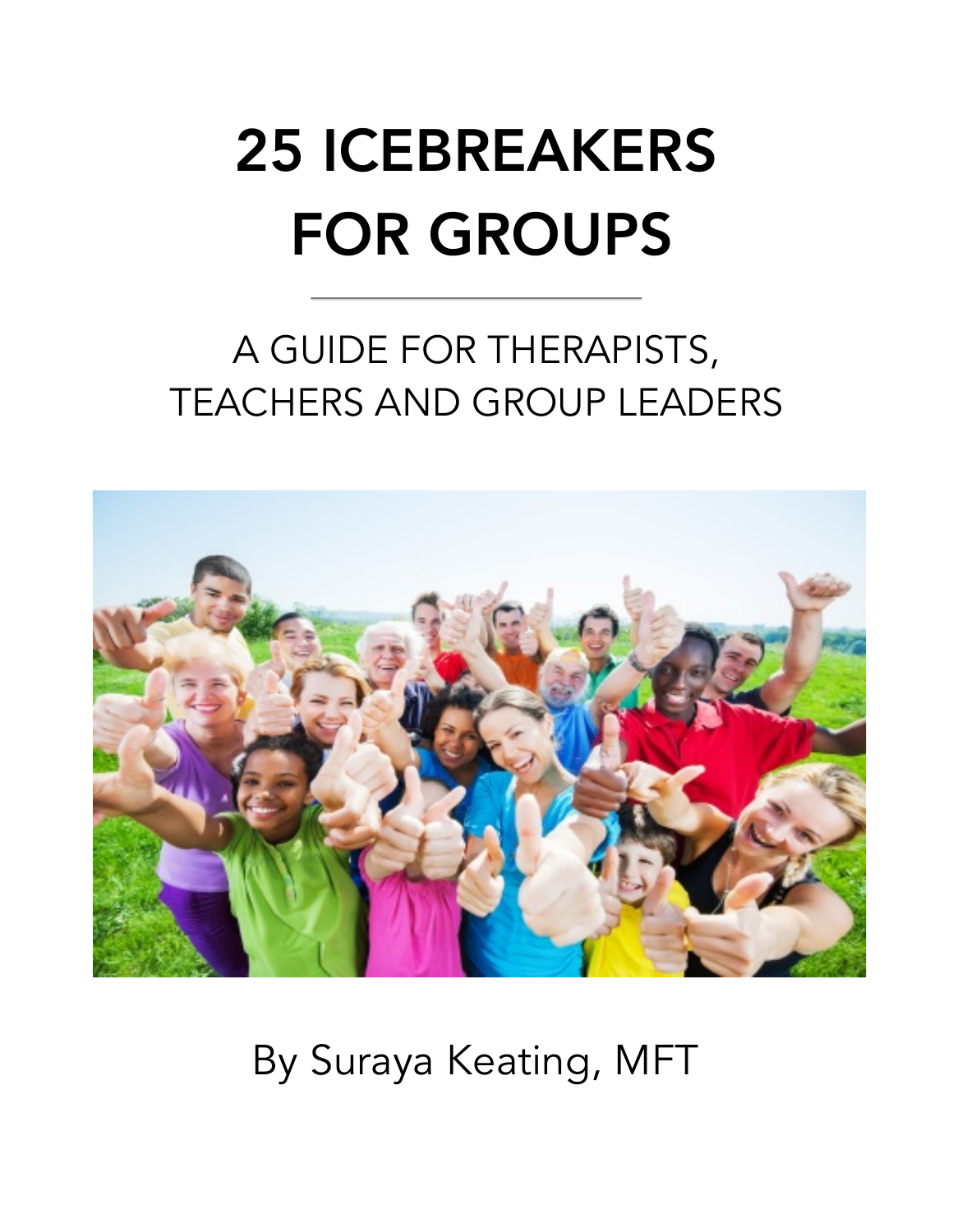#### TABLE OF CONTENTS

| <b>INTRODUCTION</b>            |  |
|--------------------------------|--|
| <b>BENEFITS OF ICEBREAKERS</b> |  |

#### CATEGORIES OF ICEBREAKERS

| • GETTING TO KNOW YOU ICEBREAKERS      | $\mathcal{F}$ |
|----------------------------------------|---------------|
| • BUILDING GROUP TRUST ICEBREAKERS     | 8             |
| • MUSIC & MOVEMENT ICEBREAKERS         | 10            |
| • DRAMA & CREATIVE WRITING ICEBREAKERS | 12            |
| • VISUAL ART ICEBREAKERS               | 14            |

#### AUTHOR BIOGRAPHY

Suraya Keating, MFT #43996, RDT is an Expressive Arts Therapist and Registered Drama Therapist who supports individuals in cultivating their creative fire, and in turning their life stories into performance pieces that heal and inspire. She is Expressive Arts Therapy Program Supervisor at Contra Costa Health Services, Shakespeare for Social Justice Director for Marin Shakespeare, and Adjunct Professor at CIIS. With an extensive background in theater, dance, and yoga, Suraya has for 20 years facilitated expressive arts and created theater with marginalized populations including at-risk youth and prison inmates. Suraya provides training and consultations for those interested in integrating healing arts modalities into their work, and sees individual clients in her Bay Area office and by Skype. www.suraya.org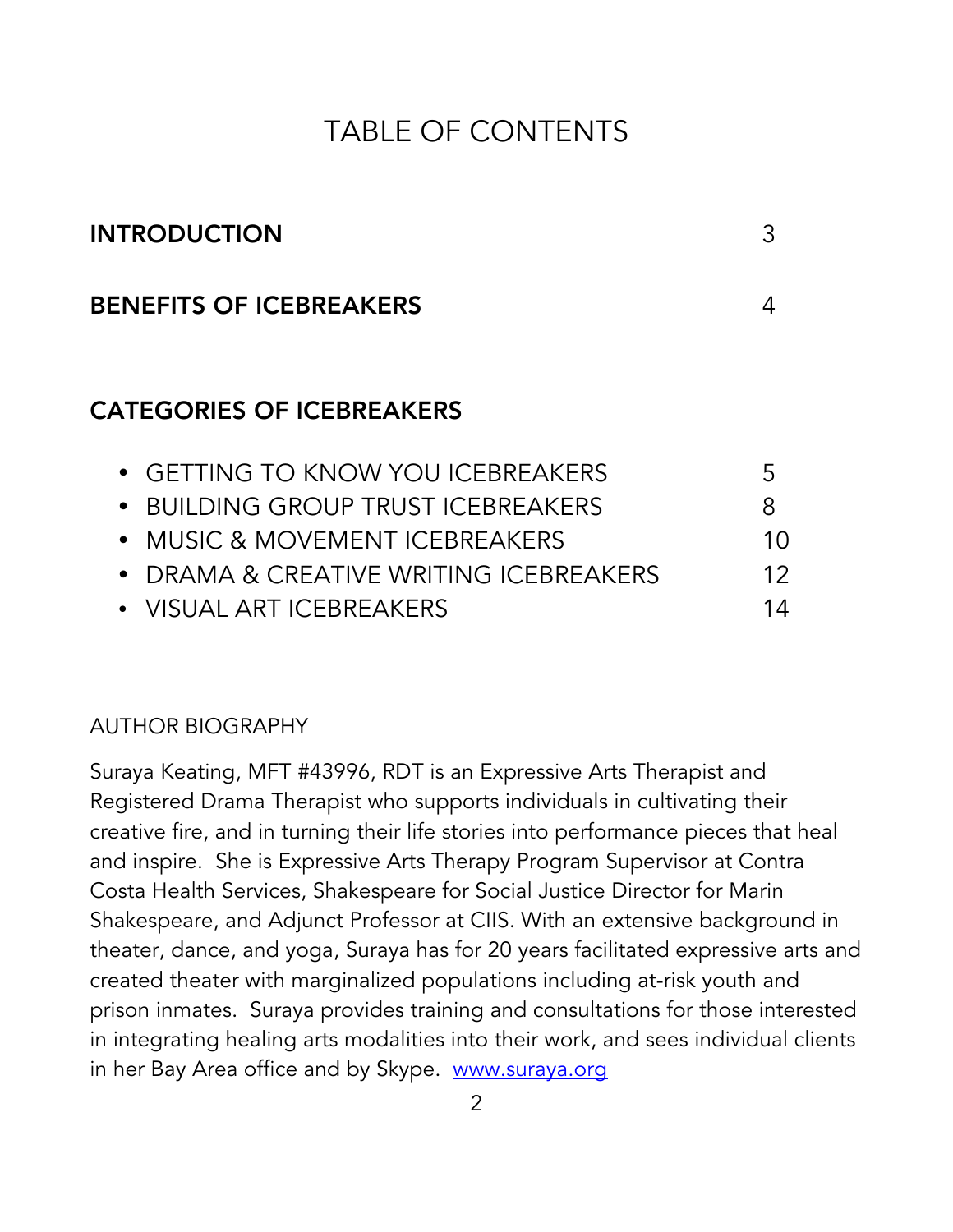### INTRODUCTION

## 25 ICEBREAKERS FOR GROUPS

Are you a therapist, teacher or group leader looking for new "icebreakers" to promote unity, community and vulnerability among a group you are working with? Do you want to learn some fresh, creative ways to promote trust and spontaneity among group participants? If so, read on for some great ideas.

As an Expressive Arts and Drama Therapist, and as a Teaching Artist, I have spent the last twenty years of my life exploring how creativity can be cultivated as a source of vitality and wisdom. I have worked with thousands of individuals in group formats- preschool children, special needs youth, teens recovering from drug addiction, adults dealing with anxiety and depression, prison inmates and more. With every group with which I work, we use "ICEBREAKERS" as a way cultivate positive connections among group members, and make the group a place where learning, play, deep sharing and transformation can happen.

This guide describes 25 favorite ICEBREAKERS that I have used in 20 years of facilitating groups with children, teens and adults. You can use these icebreakers with your group exactly as they are described, or you can adapt each icebreaker to suit the particular population you are working with.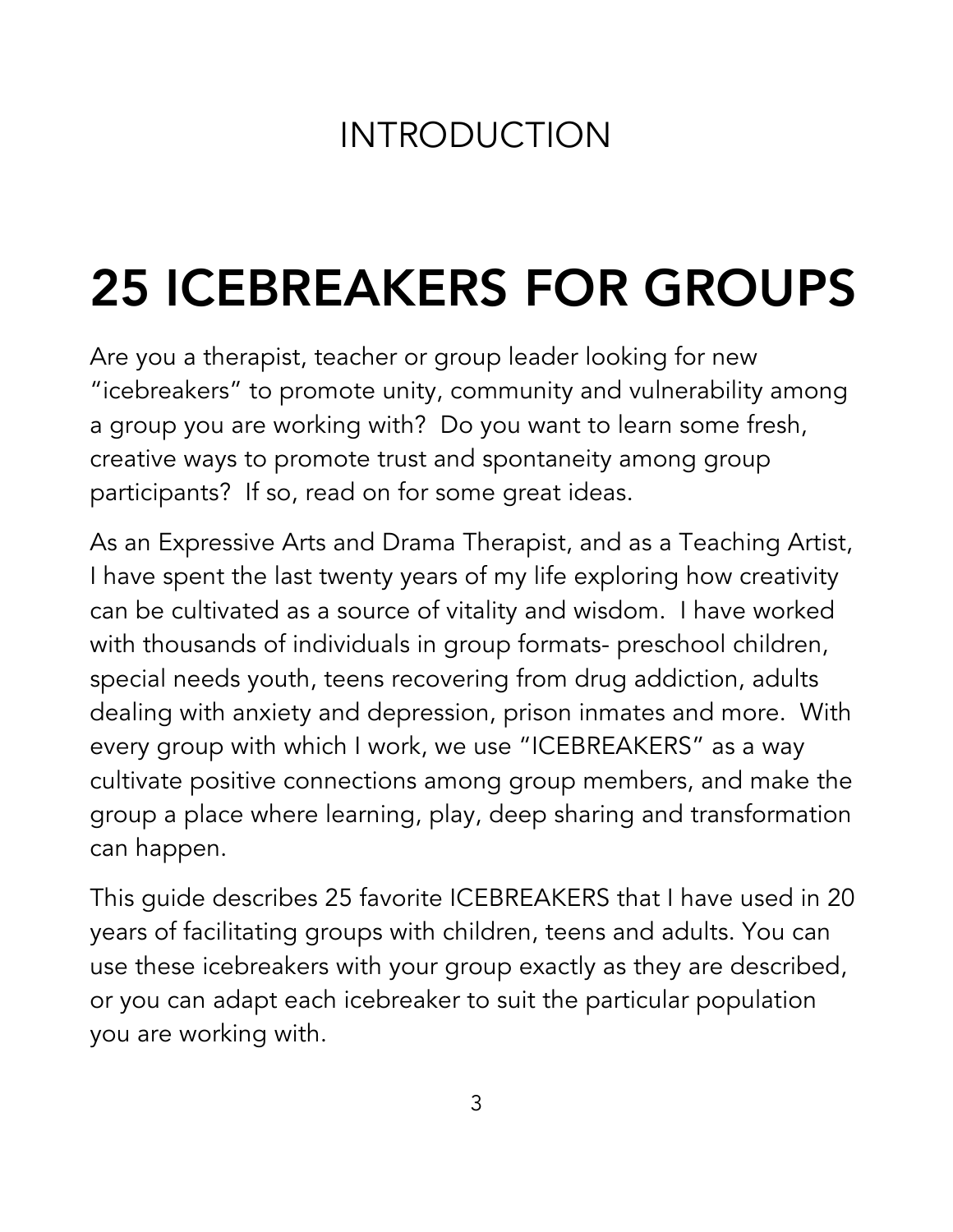### What is an ICEBREAKER?

An icebreaker is any activity facilitated within a group that helps people to connect with themselves and each other in such a way that promotes unity, playfulness and trust.

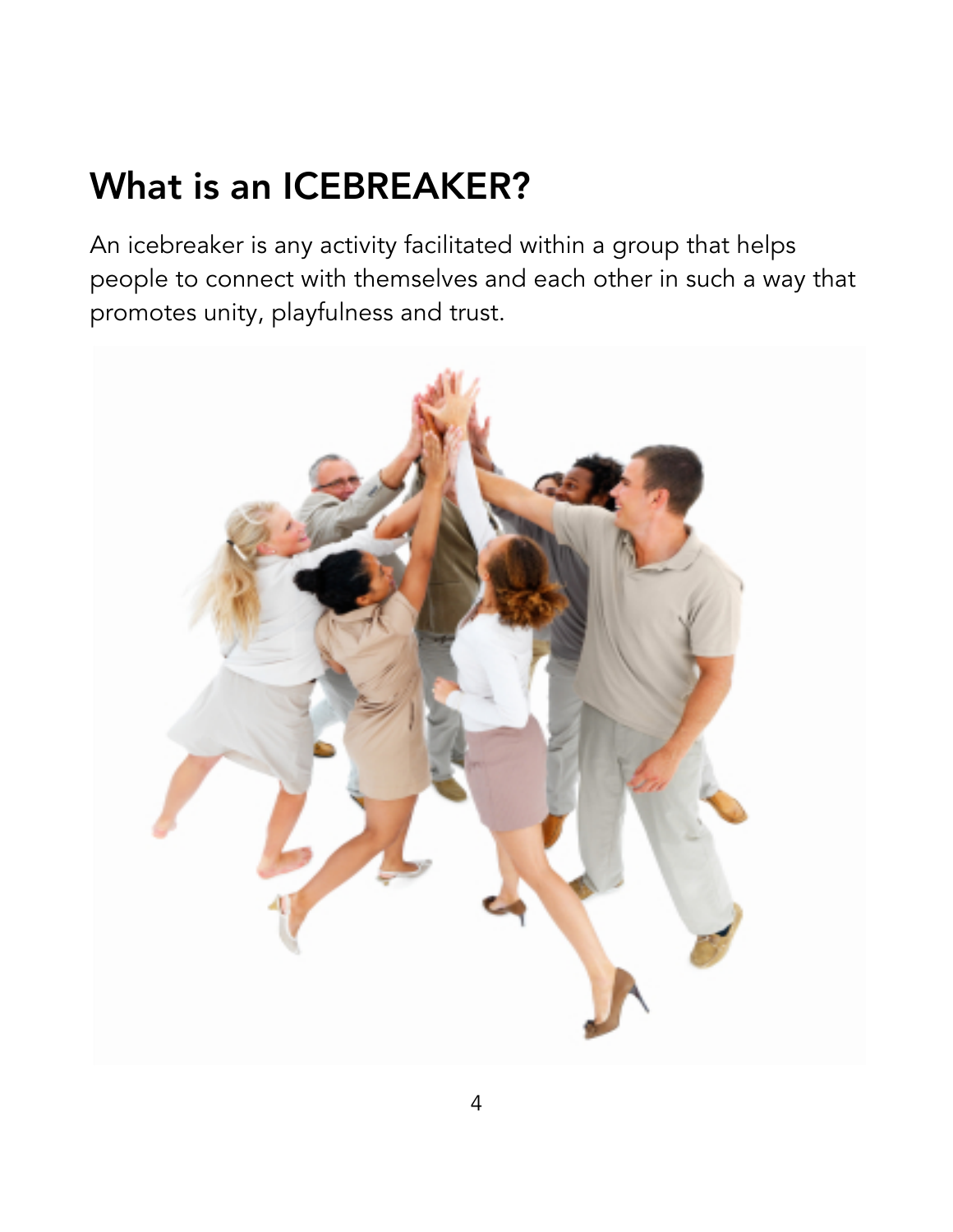# BENEFITS OF ICEBREAKERS

There are many positive results you can expect from using effective ICEBREAKERS. Some of the benefits you may experience with your group include:

- Increased group cooperation
- Deeper levels of vulnerability
- Heightened connection among group members
- Deeper ability of group to listen to one another
- Increased joy and self-expression
- Heightened unity among group members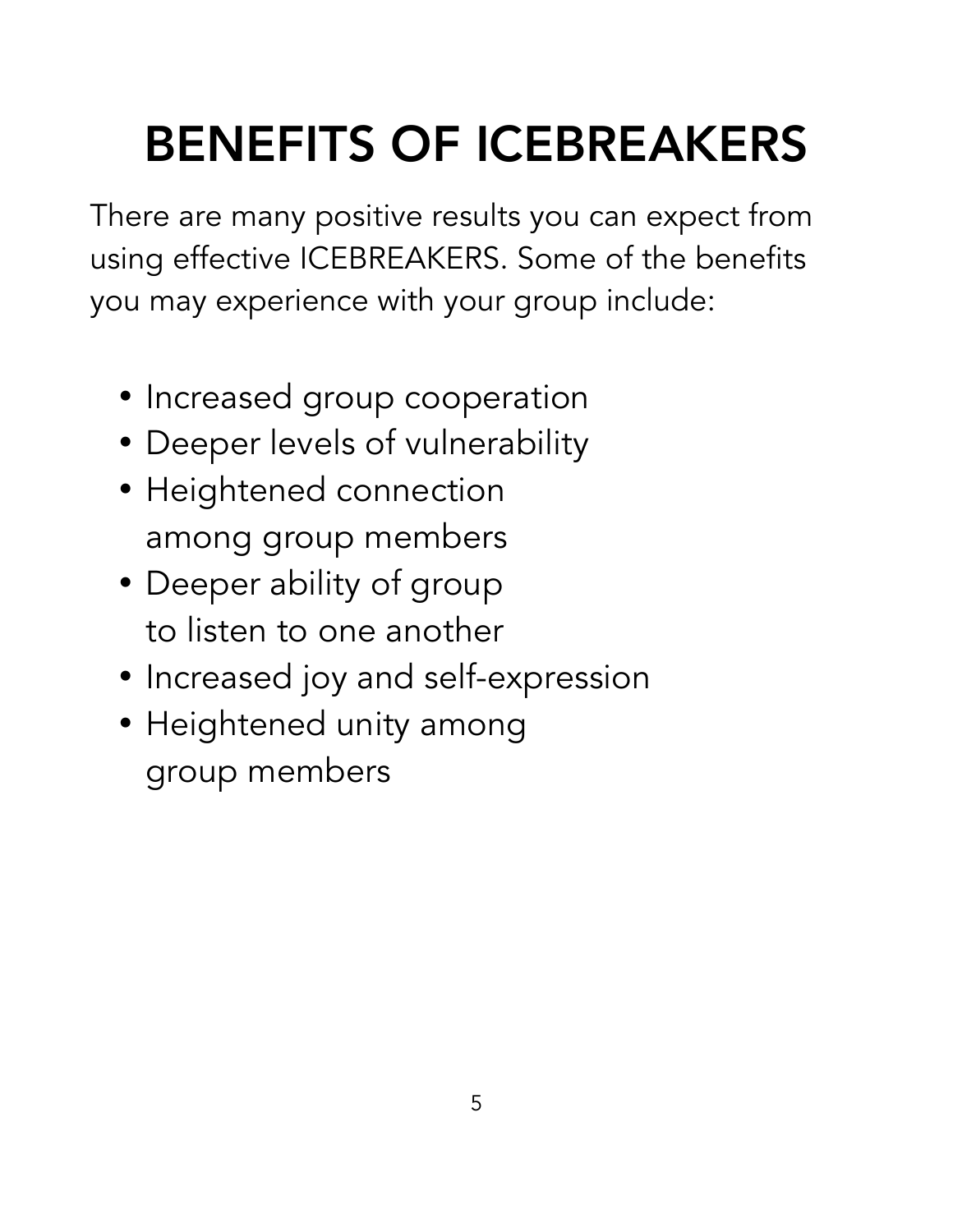### GETTING TO KNOW YOU ICEBREAKERS

*Sometimes, reaching out and taking someone's hand is the beginning of a journey. At other times, it is allowing another to take yours.*

*–* Vera Nazarian

### 1) NAME GAMES

There are many forms of names games. Four of my favorites include:

a) Name & Adjective: Ask each person to share their name, and an adjective that describes them that starts with the same letter or sound as their first name. (Examples: I'm dynamic Dave. I'm sensitive Samantha.)

b) Stage Name: Each person in the group shares their real name, and then introduces themselves with their "stage name" by combining the name of a first pet they had with the name of the first street they lived on as a child. For example, if a woman named Helena had a cat named Rosie and lived on Main Street as a child, they would say: "My real name is Helena, and my stage name is Rosie Main."

c) Name Circle: Sitting in a circle, one person shares their name with the group. The person to their right then shares their name, as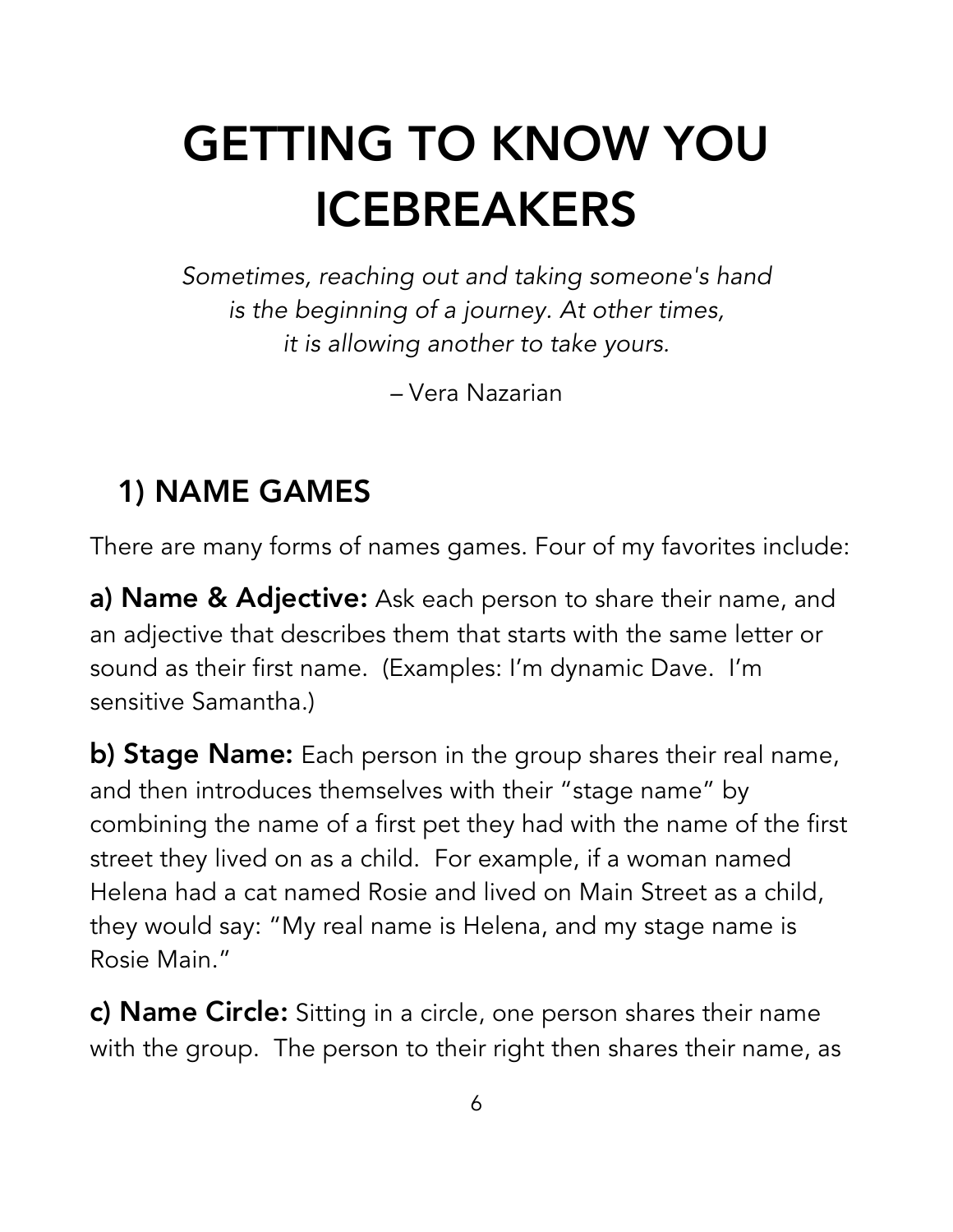well as the name of the person who shared first. The next person then shares their name, as well as the names of the two people who shared before them. This continues until everyone has shared their name, and each new person who shares has also repeated the names of everyone else who has shared thus far in the group. This is a great way to learn names quickly!

d) Name and Movement: Each person in the group shares their name while making a movement to represent how they feel. Everyone in the group then mirrors or repeats back that person's name and movement.

### 2) SIMILARITIES & DIFFERENCES IN PAIRS

Invite group members to find a buddy whom they do not know well. Ask each buddy pair to find 1-3 similarities and 1-3 differences between them. Later, later have each buddy pair share their findings with the entire group.

### 3) SIMILARITIES & DIFFERENCES IN GROUPS

As with exercise number #1, invite group members to find a buddy and to find 1 similarity and 1 difference between them. After this task has been completed, invite group members to create new groups of 3 each. Those in the group of 3 are then invited to find 1 thing that everyone in the group has in common, and 1 thing that is different about everyone in their group of 3. Participants are then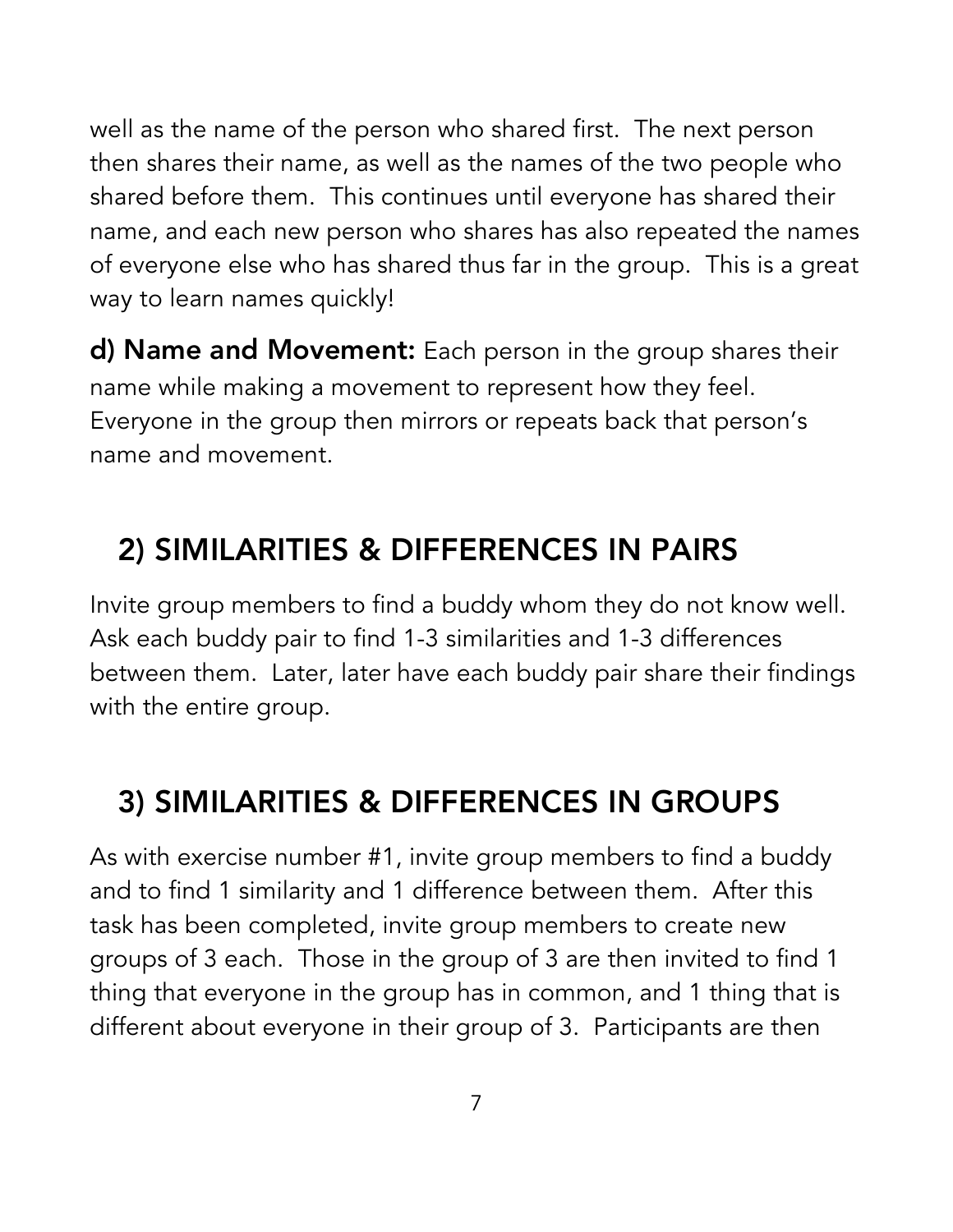*invited to make new groups of 4-5 individuals, and to repeat the task of having everyone in the group find 1 similarity and 1 difference.*

### 4) PEOPLE BINGO

On a piece of paper, draw a BINGO card with 8-16 squares. In each square, type or write various unique characteristics of people. Examples of unique characteristics include:

- speaks more than one language
- is an only child
- has lived in another country
- loves comedy shows
- considers her/himself to be a sensitive person
- is a parent
- has more than 3 siblings

Change these characteristics as you feel would be best suited for your group. Each square should have a different characteristic. Hand out the BINGO cards to every member of the group, and then invite them to play a game of "People Bingo" in which they need to find a different person's name to write in each square that meets the characteristic described in that square. To make the game more challenging, make it a requirement that nobody can write the same person's name in more than one square.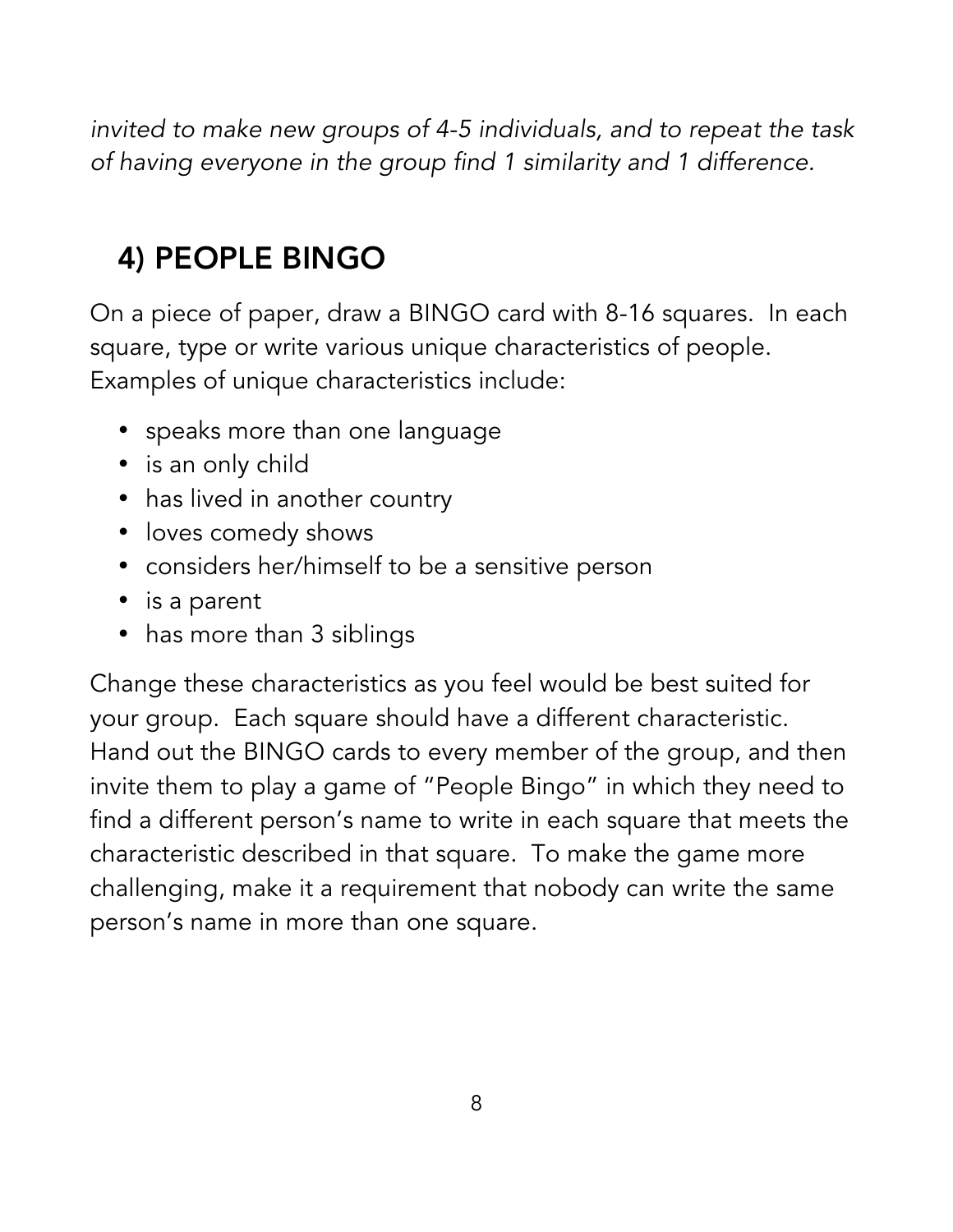### 5) SPECTROGRAMS

A spectrogram is a tool from Psychodrama which invites individuals to place themselves on a continuum of experience of with regard to a certain quality, emotion or experience. To do this with a group, invite the group to imagine a line running down the middle of the room. One end of the line represents individuals who have a certain quality very strongly. The other end of the line represents individuals who have the opposite quality strongly. For example, the group leader might say, "Place yourself at the far end of the line if you see yourself as a very extroverted person, and place yourself at the near end of the line if you see yourself as a very introverted person. If you feel you are somewhere in the middle, place yourself wherever you feel best represents you with regard to this quality." Group participants then place themselves along the line wherever they see fit. Other examples of polarities you can use include: having a great day/having a bad day; very open with your emotions/very private with your emotions; optimistic/pessimistic.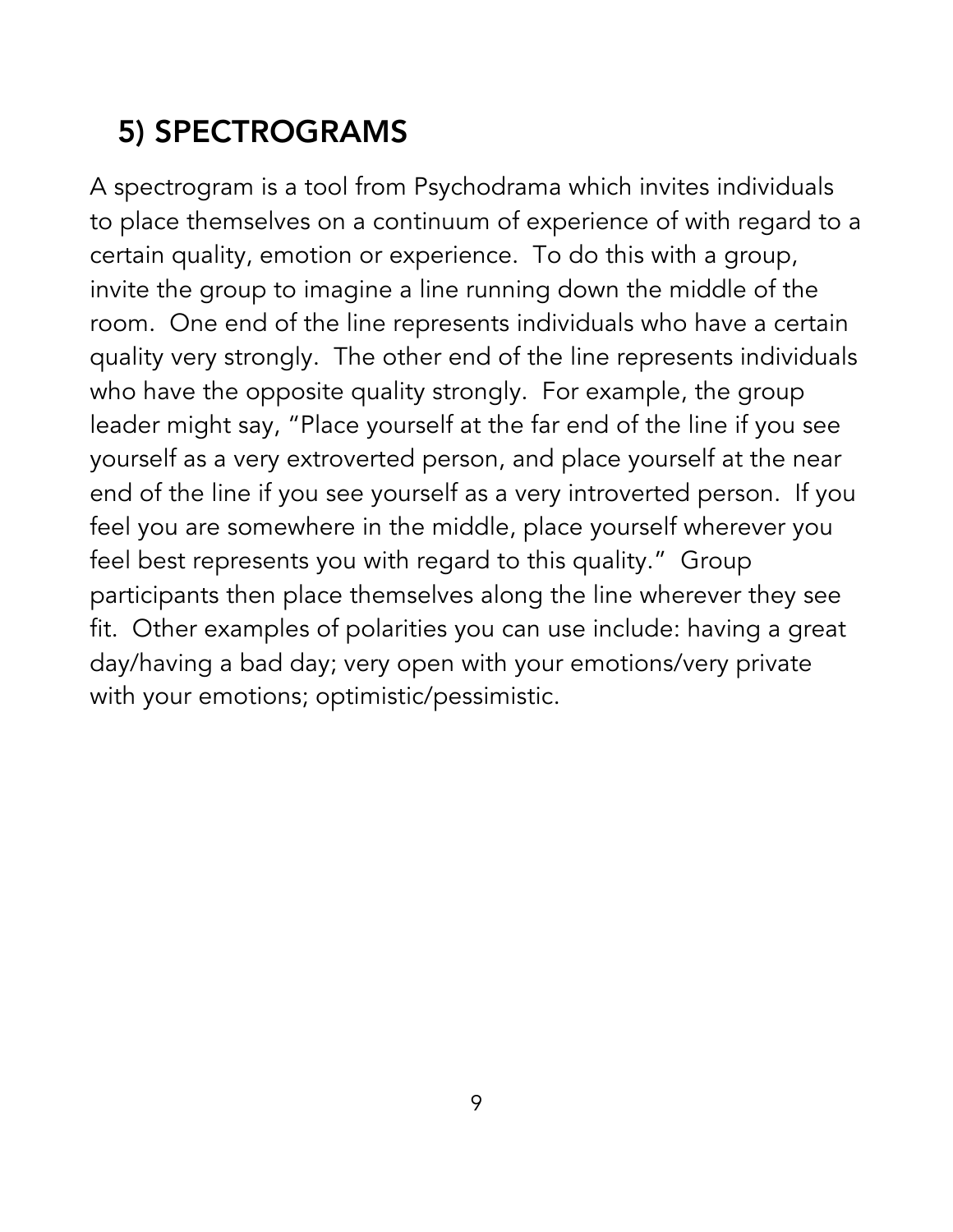### BUILDING GROUP TRUST ICEBREAKERS

*We cultivate love when we allow our most vulnerable and powerful selves to be deeply seen and known.*

– Brene Brown

#### 1) BLIND WALKS

Assign each group member to a buddy, or let them choose their own buddy. Buddy "A" puts on a blindfold, while buddy "B" leads the person around the physical space, introducing them to different objects in the space in a safe way. For example, if you are outside, the buddy who is leading the blindfolded buddy can take their buddy to feel a tree, the grass, a rock or anything that is safe to touch. Roles are then reversed, with buddy "A" leading around buddy "B" who is now blindfolded.

#### 2) MAMA ANIMAL, BABY ANIMAL

Assign each participant a buddy, or let them choose their own buddy. Buddy "A" plays a mama animal, while buddy "B" plays the baby. The buddy pair decides on a sound that the mama will use to "call" her/his baby to her/him. Buddy "B" puts on a blindfold, and then follows the call of his/her mama animal by moving in whatever direction s/he hears the mama's voice. The mama animal must keep the baby animal safe by not letting him/her move into any objects or other people. Roles are then reversed.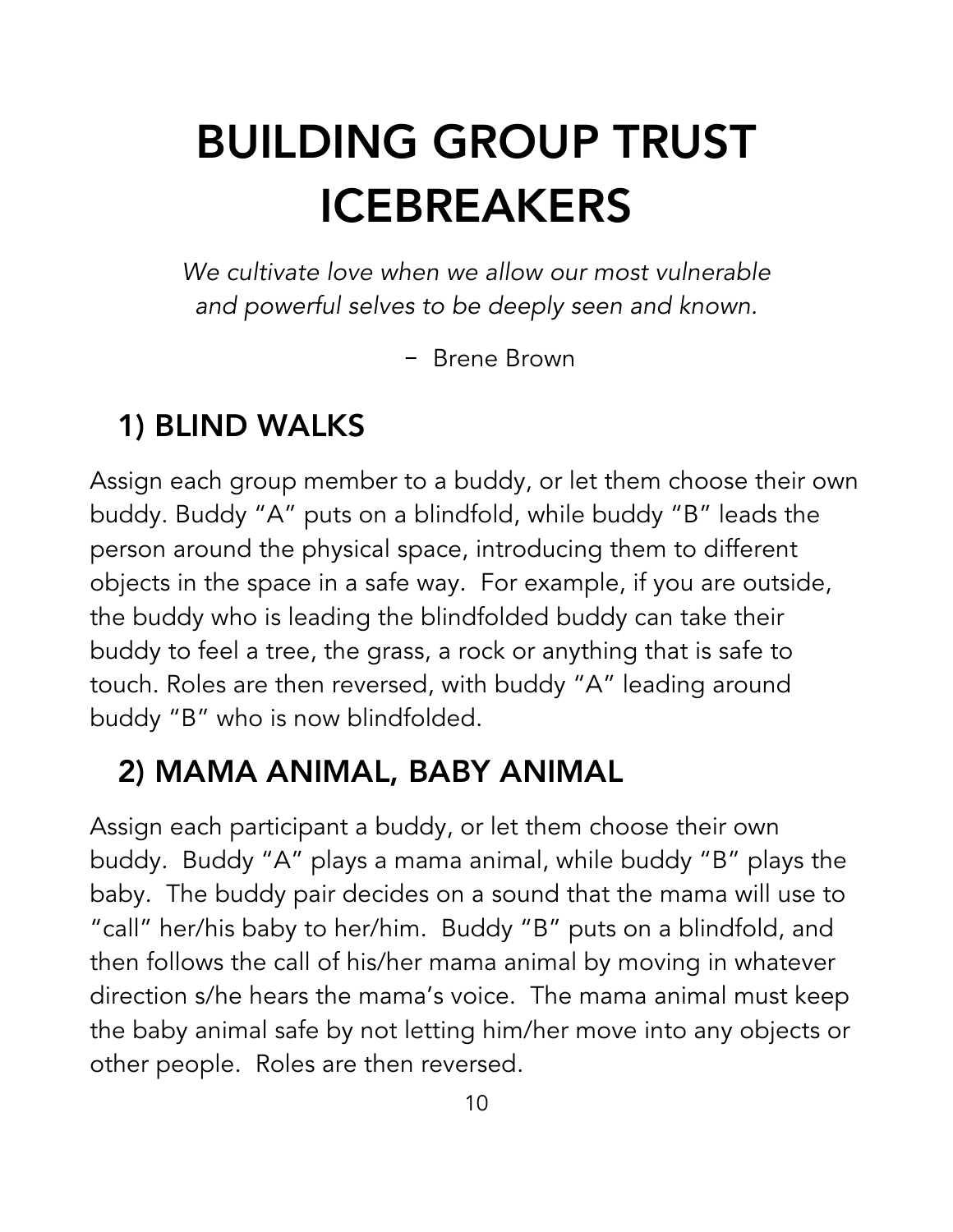### 3) TRUST LEANS

Assign each participant a buddy, or have them choose their own buddy. Buddies lean into each other back to back and rest their weight on one another. Next, they turn around to face their buddy, and while grasping hold of their buddy's wrists, lean backwards in a way that feels mutually supportive. Please note that participants with an injury may choose to opt out of this exercise. One simple modification for those with injuries is for buddies to sit down back to back and lean against one another.

### 4) TRUST FALLS

Groups of 6-10 people create a small circle, with everyone standing shoulder to shoulder. One volunteer goes into the middle and crosses her/his arms over her/his chest in an "X" position. Everyone else in the group holds their hands in front of their own chest with palms out, preparing to catch the person in the middle. At the own choosing, the person in the middle falls in any direction into the arms of those surrounding them. The people in the outer circle catch the person in the middle as s/he falls.

### 5) THE KNOT

Groups of 4-8 individuals stand in a circle. They are asked to grab hold of the hands of two different people in the circle who are NOT standing directly beside them. In this way, the entire group will form a "knot." Moving slowly, the group is invited to figure out how to unwind this human knot without breaking the connection of the hands. If the knot is unwound successfully, the group will end up in a circle with everyone holding hands.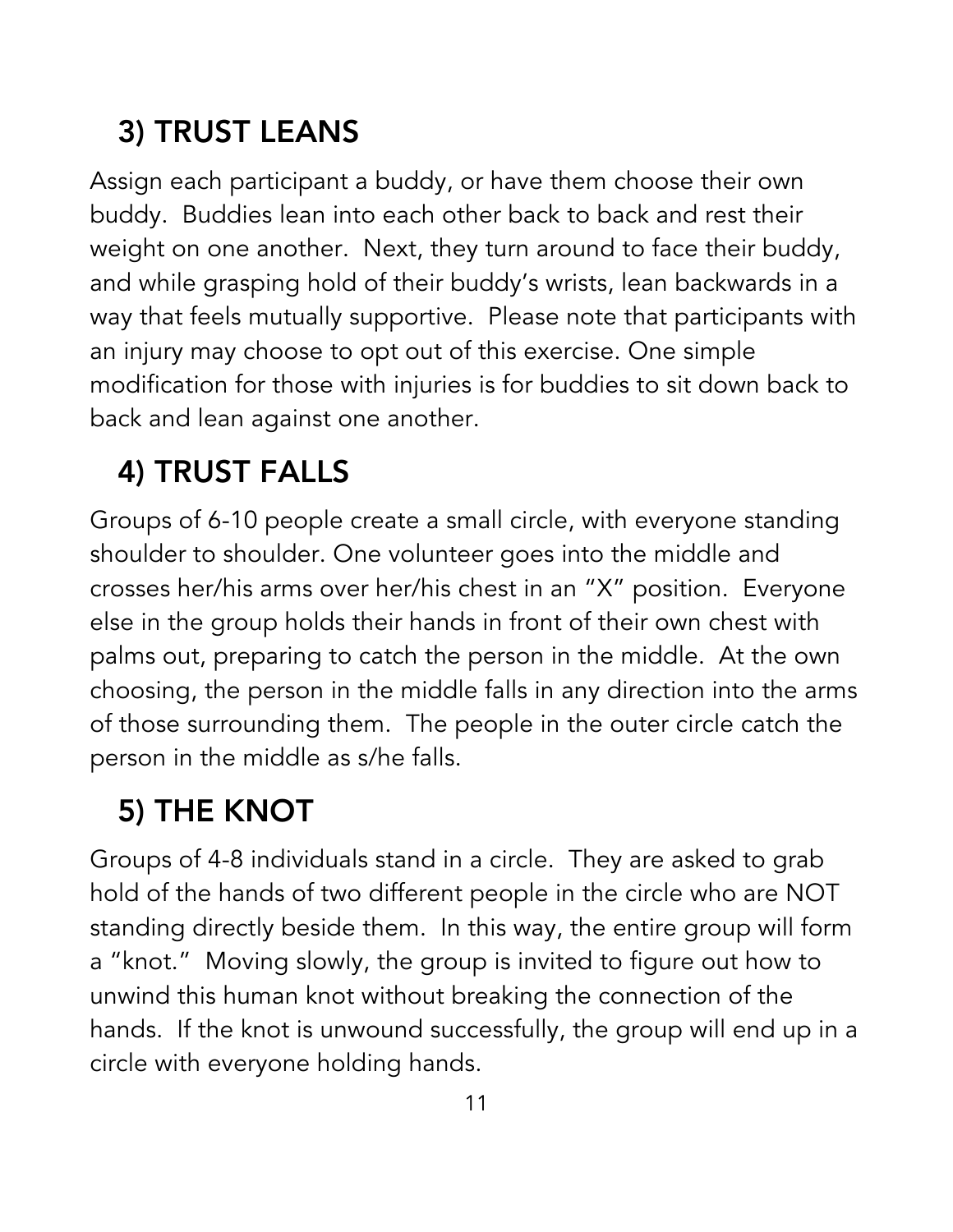# MUSIC & MOVEMENT ICEBREAKERS

*When you dance, your purpose is not to get to a certain place on the dance floor. It is to enjoy each step along the way.*

*–* Wayne Dyer

#### 1) MOVING SCULPTURES

Participants find a buddy and assign roles of A and B. Person A is the "sculptor" and B is the "clay." Person A is asked to name a feeling that s/he felt in the previous week, and to "sculpt" their buddy, Person B, by asking them to do a movement that portrays that feeling. Person B then practices this movement. At all times, the person who is the "clay" is invited to take care of herself and stop doing any movements that are causing discomfort. After the sculpture is finished, Person A shares the moving sculpture with the rest of the group. Roles are then reversed, with Person B becoming the sculptor and Person A the clay.

### 2) LARGE GROUP JOURNEY DANCE

One person is the leader. That person is asked to think of a journey s/he has taken in her/his life related to emotions, and to dance that journey in slow motion. For example, someone might share a dance that represents a journey from grief to acceptance, from anger to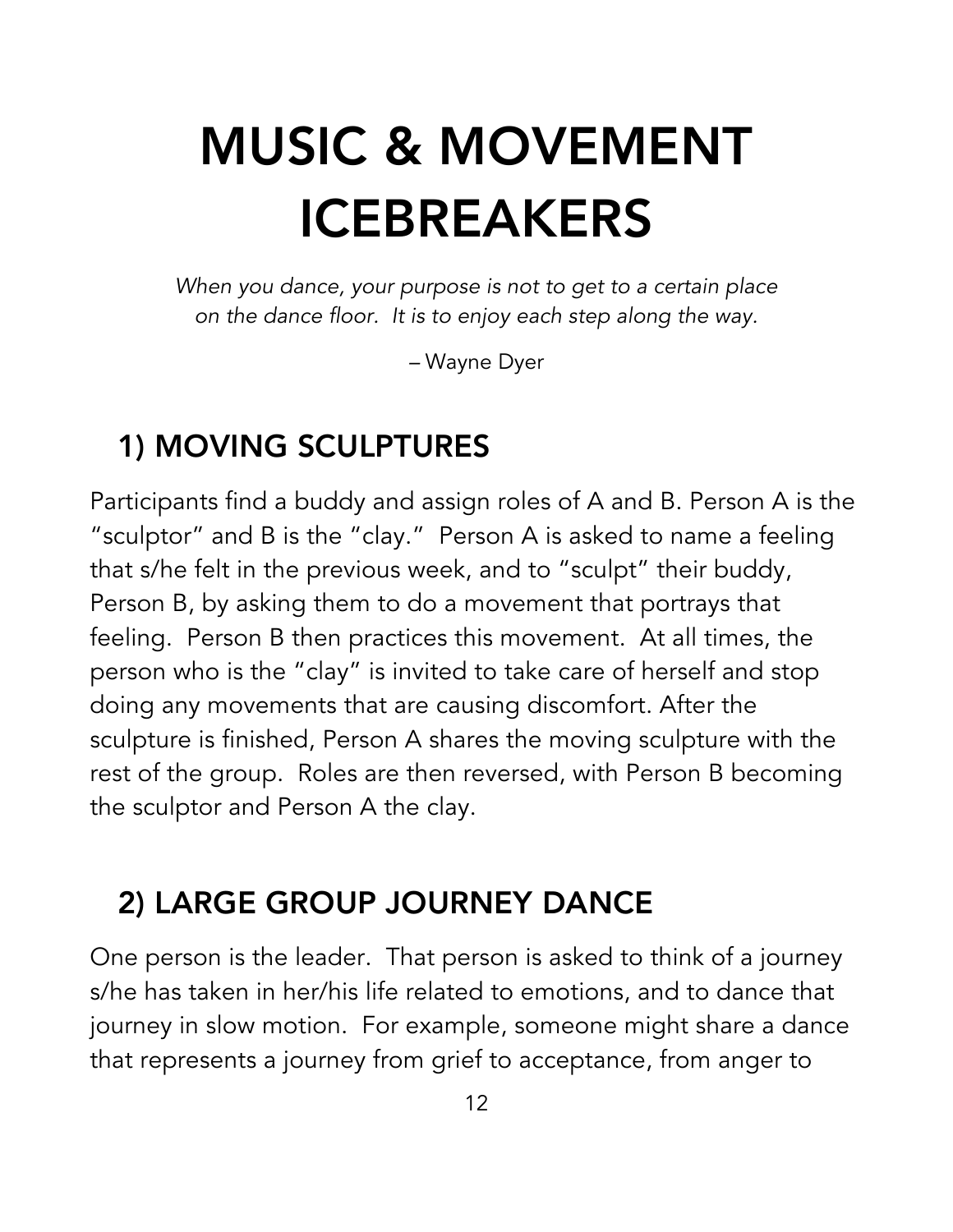love or from heartache to contentment. Everyone in the group "mirrors" or copies the leader as s/he moves. After the dance, group members share their reflections on what they thought they journey represented. The leader later reveals (if s/he wants to) the nature of the journey dance that s/he shared.

Participants find a buddy and assign roles of A and B.

### 3) SMALL GROUP JOURNEY DANCES

This exercise is nearly identical to Exercise #2 above, with the exception that participants form groups of 3-5 people. Everyone in the small group takes turns being the leader of a journey dance, in which the leader expresses through movement some journey s/he has taken in her/his life. Everyone in the small group "mirrors" or copies the leader as s/he moves. After each person in the group has the chance to be leader, the group reflects on their experience of the exercise by talking about what moved, touched or inspired them in the activity, or about what was challenging for them.

### 4) SMALL GROUP SONGS

In groups of 4, participants are asked to write a 4-line song by completing the following line starters:

- LINE 1: If you only knew….
- LINE 2: Life would be so….
- LINE 3: If you only saw….
- $\cdot$  LINE 4: Life would be so...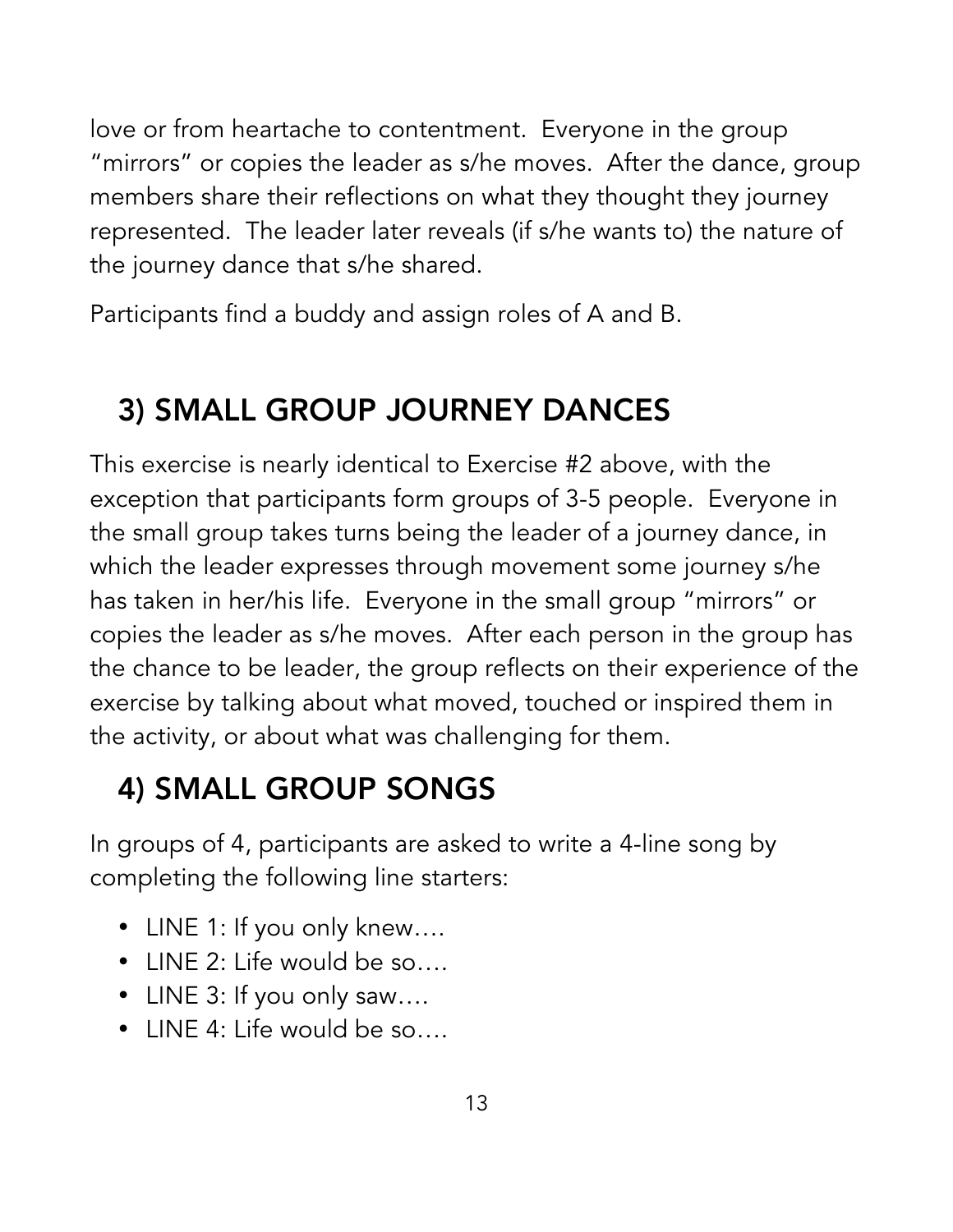### 5) LARGE GROUP RHYTHM JAM

Participants sit in a circle. One person begins a rhythm using their bodies, or using any ordinary object in the room (e.g., pen, cup, bottle, book, etc.). The person sitting to their right then adds on to the rhythm by adding a new sound. This continues with each person, one by one, adding on to the rhythm and allowing the rhythm to build through the space until all have joined in a large group rhythm jam.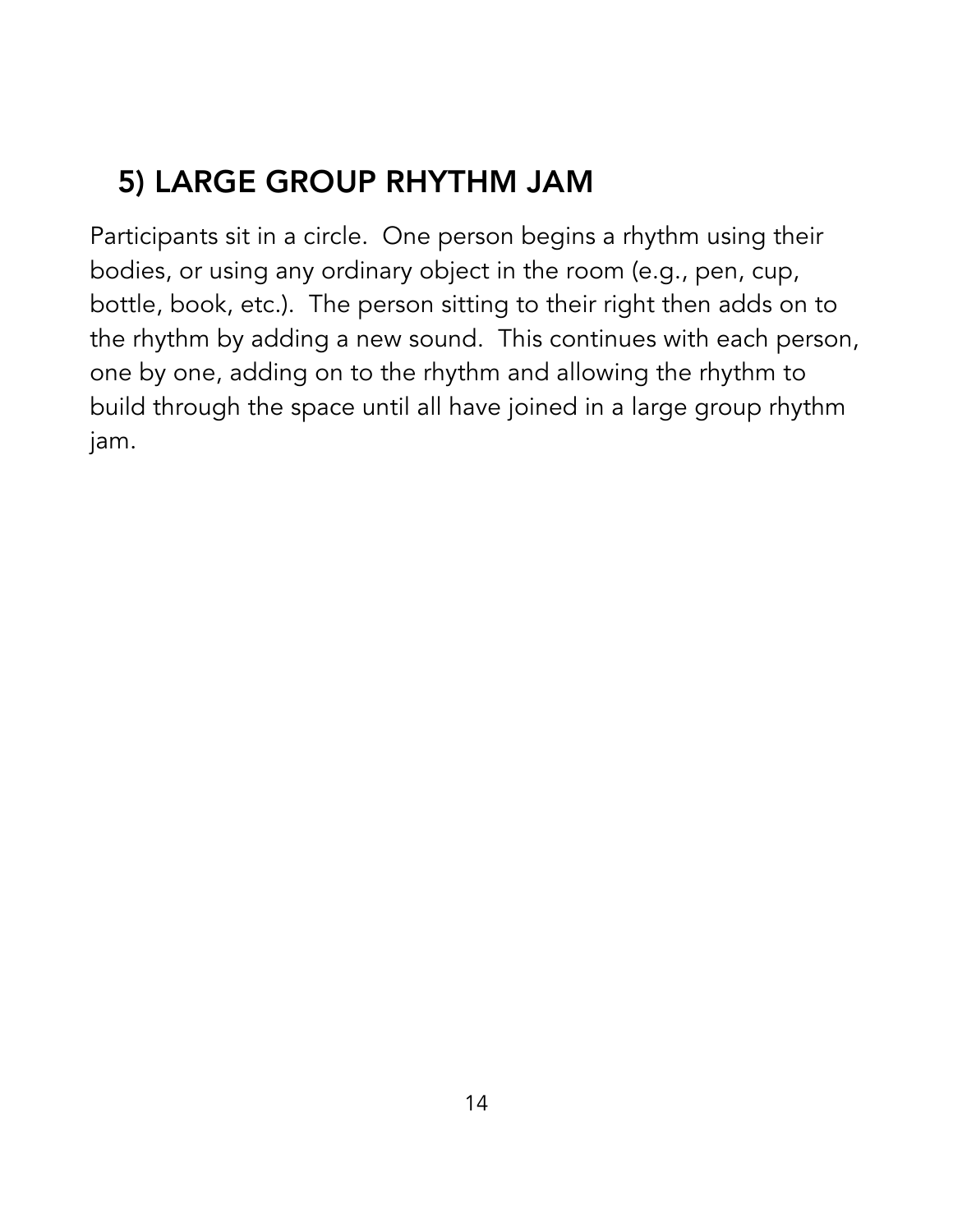# DRAMA & CREATIVE WRITING ICEBREAKERS

*We are only as strong as we are united, and as weak as we are divided.*

*–* JK Rowling

#### 1) WHEN THE WIND BLOWS

All participants minus one person sit in chairs in a circle. The person who is not sitting stands in the middle of the circle, and says the phrase, "The wind blows on you if…," ending the phrase by naming something s/he likes or doesn't like. For example, the person in the middle might say, "The wind blows on you if you like to watch movies." After this statement is made, all of those participants for whom this statement is true must get up and find a new chair to sit in. The last person standing shares the next "The wind blows on you…" phrase.

### 2) FAMILY SCULPTURES or TABLEAUS

One at a time, group members are asked to create a "family sculpture" by inviting other group members to portray his/her family in a tableau. For example, the protagonist, or the person who is creating their family, might ask someone to represent their mother,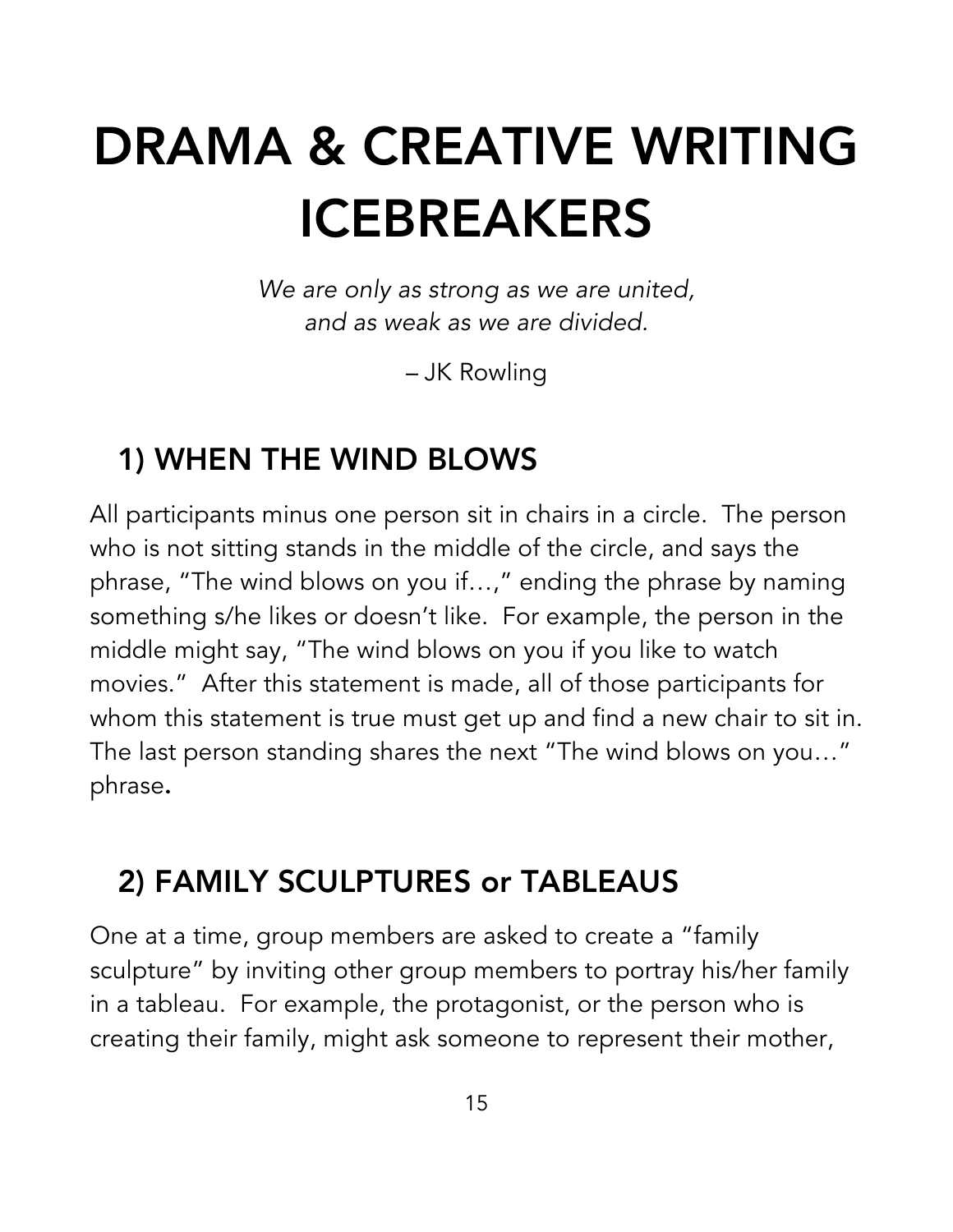another person their brother and another their grandmother. The protagonist is also invited to choose someone to represent him/herself. The protagonist then puts everyone into a position that represents his/her relationship to everyone in the family.

### 3) INSPIRATION & CHALLNGES WITH MOVING SCULPTURES

Sitting in a circle, one person shares one thing that has inspired them and one thing that has challenged them during the past week. The two people sitting to their right are then asked to "act out" whatever the person shared through sound and movement. The first person to the right acts out whatever was inspiring to the person who shared, while the second person the right acts out whatever was challenging to that person.

### 4) "I LOVE" GROUP POEM

On a large blank piece of paper, one person in the group writes a line of poetry or prose that starts with the phrase "I love…" That person then passes the paper to a second person in the room, who reads the previous line and then writes a new line starting with the phrase "I love". After this person writes his/her line, s/he then folds down the paper so that the first line can no longer be read, and passes the paper to a third person so that s/he can add a new line starting with the phrase "I love…." When the third person completes his/her line, s/he folds the paper again so that only the third line is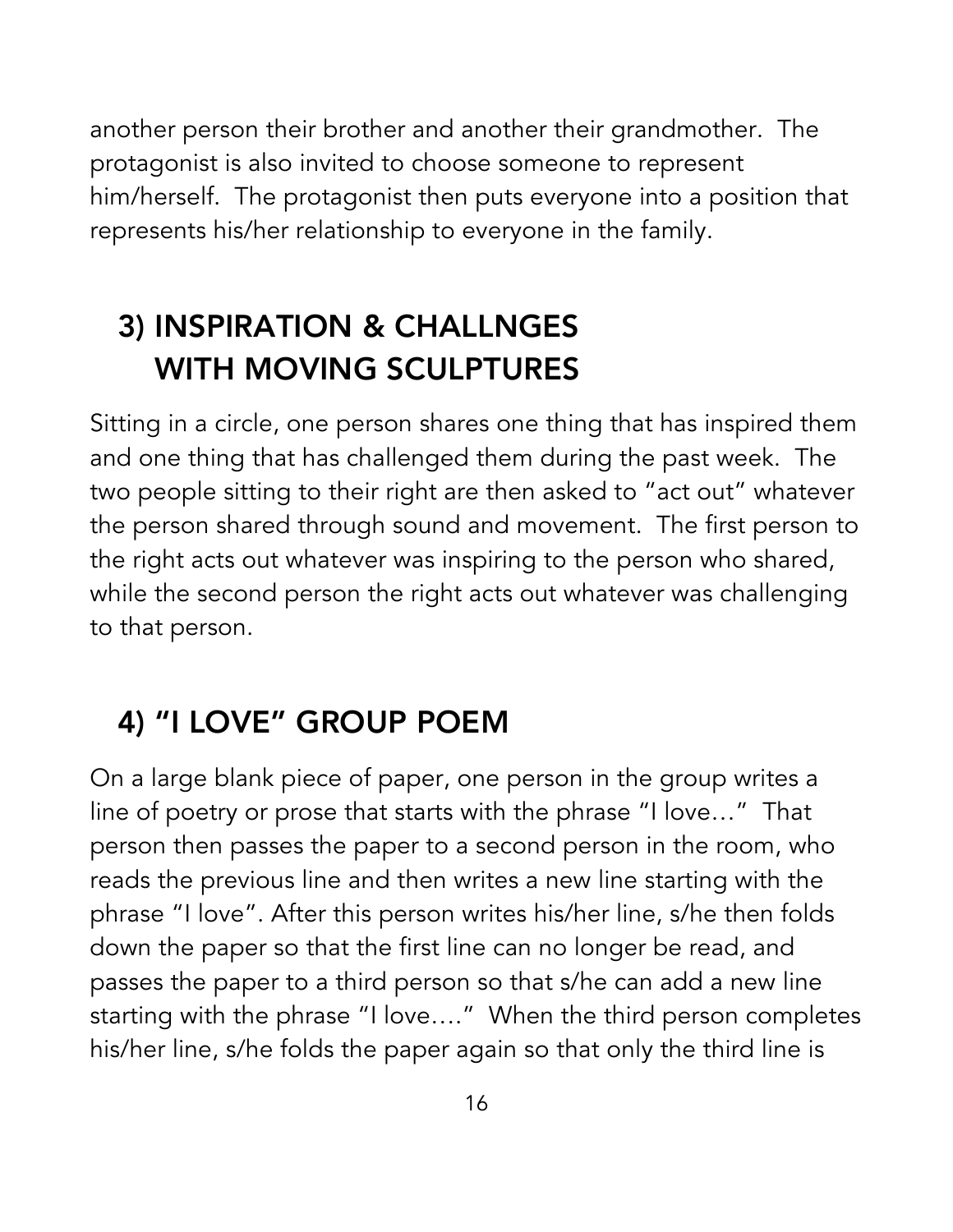visible as s/he passes the paper to a new person. The paper continues to move through the room in this way until everyone has added a line to the poem. When complete, one person reads aloud the entire poem, and everyone guesses who wrote which line.

### 5) GROUP POEM with TABLEAUS

Groups of 4 participants create a 4 line poem, with each person creating one of the lines that starts with the phrase "I love…". Feel free to adapt this line starter and use other phrases to begin each line of the poem. After creating the 4 line poem, the group then creates a "tableau" or a frozen picture to depict each line of the poem. When complete with rehearsing, each group presents their 4 line poem for the rest of the group.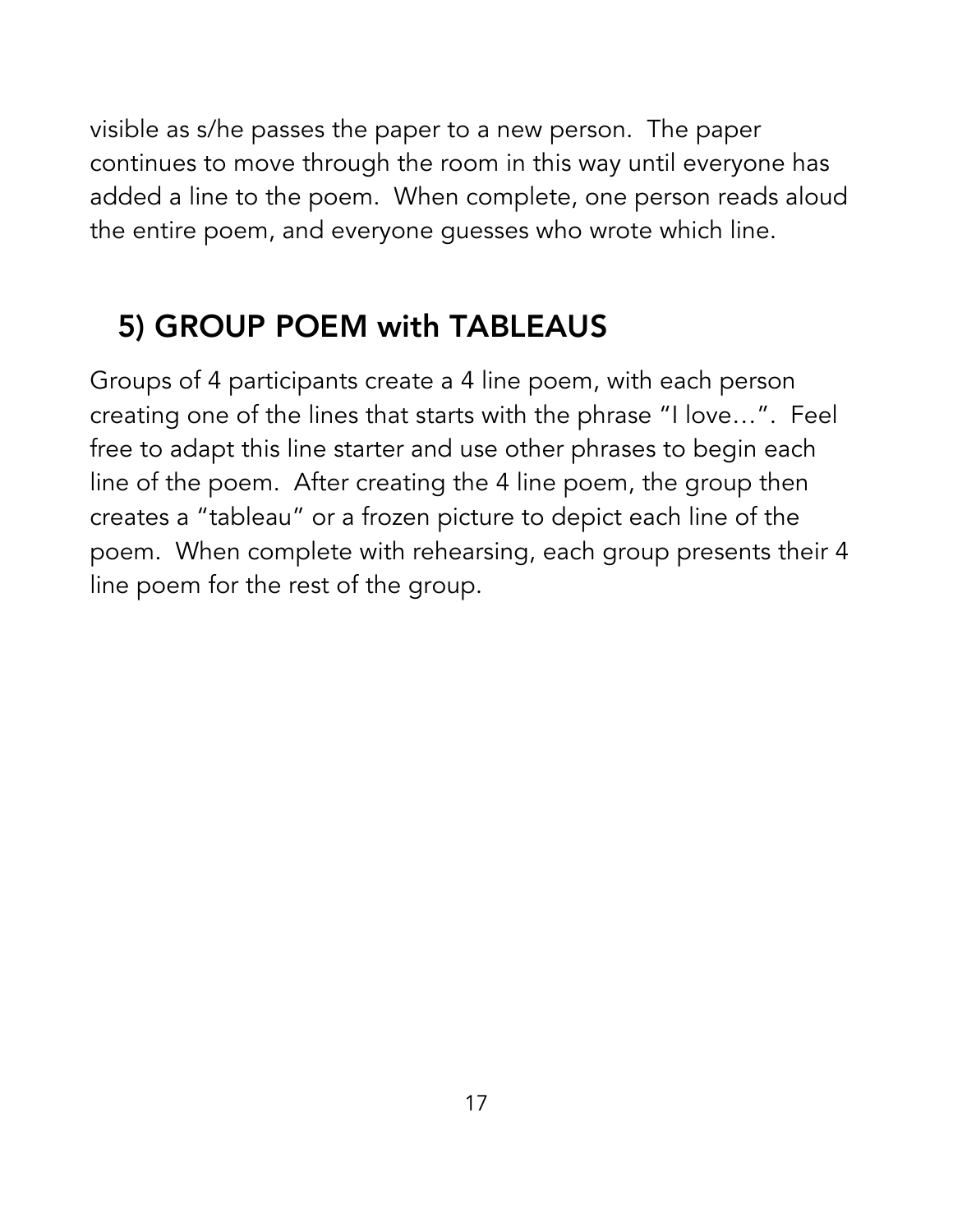## VISUAL ART ICEBREAKERS

*The power of imagination makes us infinite.*

– John Muir

### 1) CONSTRUCTION PAPER SELF PORTRAITS

The facilitator supplies the group with construction paper of many different colors, as well as glue sticks. Participants are given 15 minutes to create a self portrait by ripping the construction paper in any way they like and gluing it in the form of a self portrait. No scissors are supplied or other arts materials. This helps people to work spontaneously and lowers any tendency towards perfectionism or to "get it right."

#### 2) IF THIS IMAGE WERE ME

The facilitator brings in a collection of 25-50 images for the group, and instructs the group to select one image that s/he resonates with. Sitting in a circle, each person in the group introduces their image by saying, "If this image were me, it would tell you that….," and then completing the phrase in any way that feels truthful.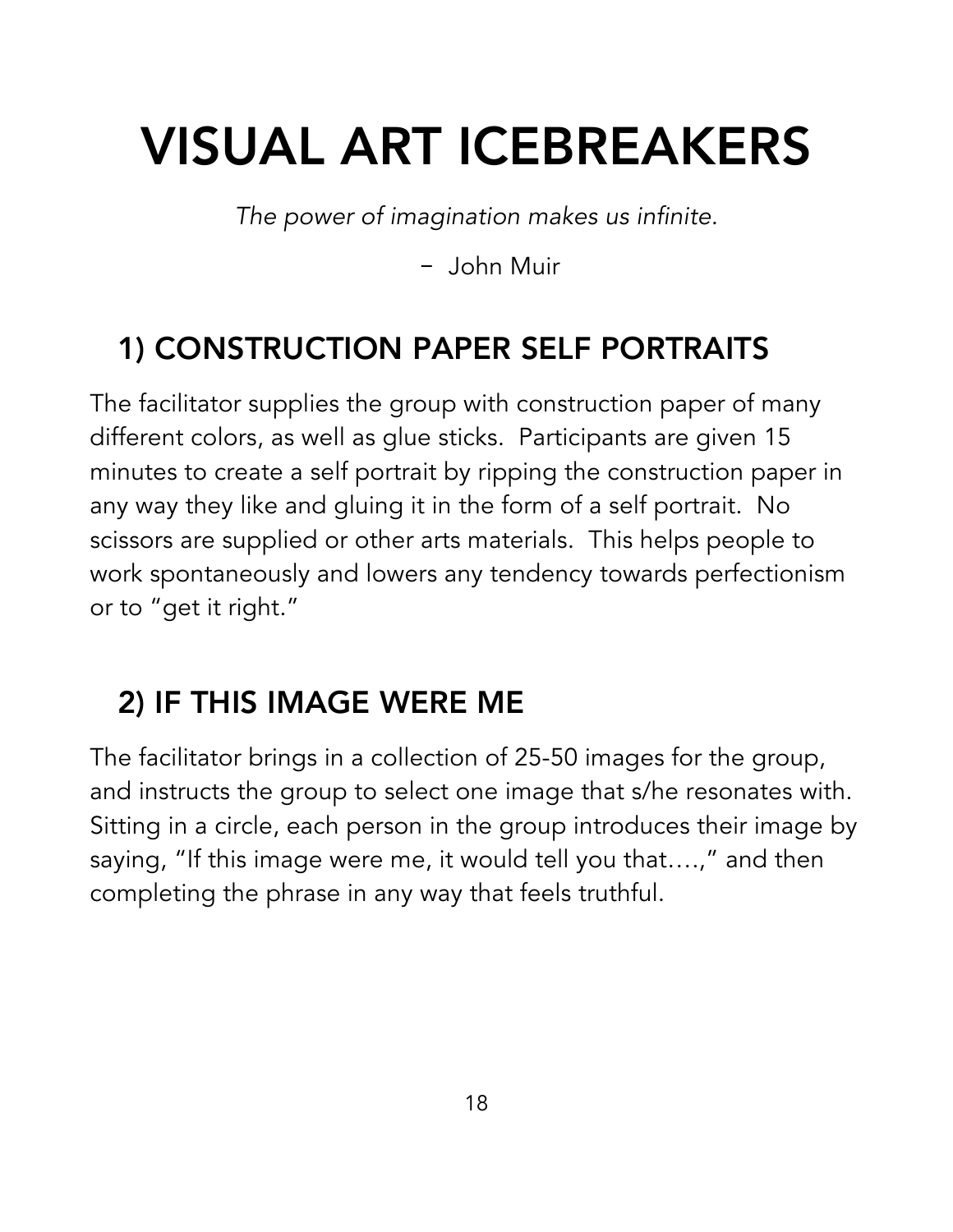### 3) IMAGE WISDOM

The facilitator brings in a collection of 25-50 images for the group, and instructs the group to select one image that s/he feels expresses wisdom of some sort. Sitting in a circle, each person in the group speaks aloud the wisdom of their image by saying, "The wisdom I have to share with you is…," and then completing the phrase in any way that feels truthful.

### 4) GROUP COLLAGE

Each participant brings an image of something they love or something they feel inspired by. On a larger piece of paper, each person places their image in a spot of their choice to create a group collage of things that the group loves or feels inspired by.

### 5) VISION FLAGS

On a piece of white or light-colored fabric approximately 8" X 24", participants draw or write their vision for their lives using fabric friendly markers, crayons or paints. After creating their flags, each person shares with the group what their vision for their life is. You can adapt the theme of the flags and have group members create flags about things they love, things they are challenged by, people who are important to them, etc. When each person's flag is dry, hang them together in a place where the entire group can see them.